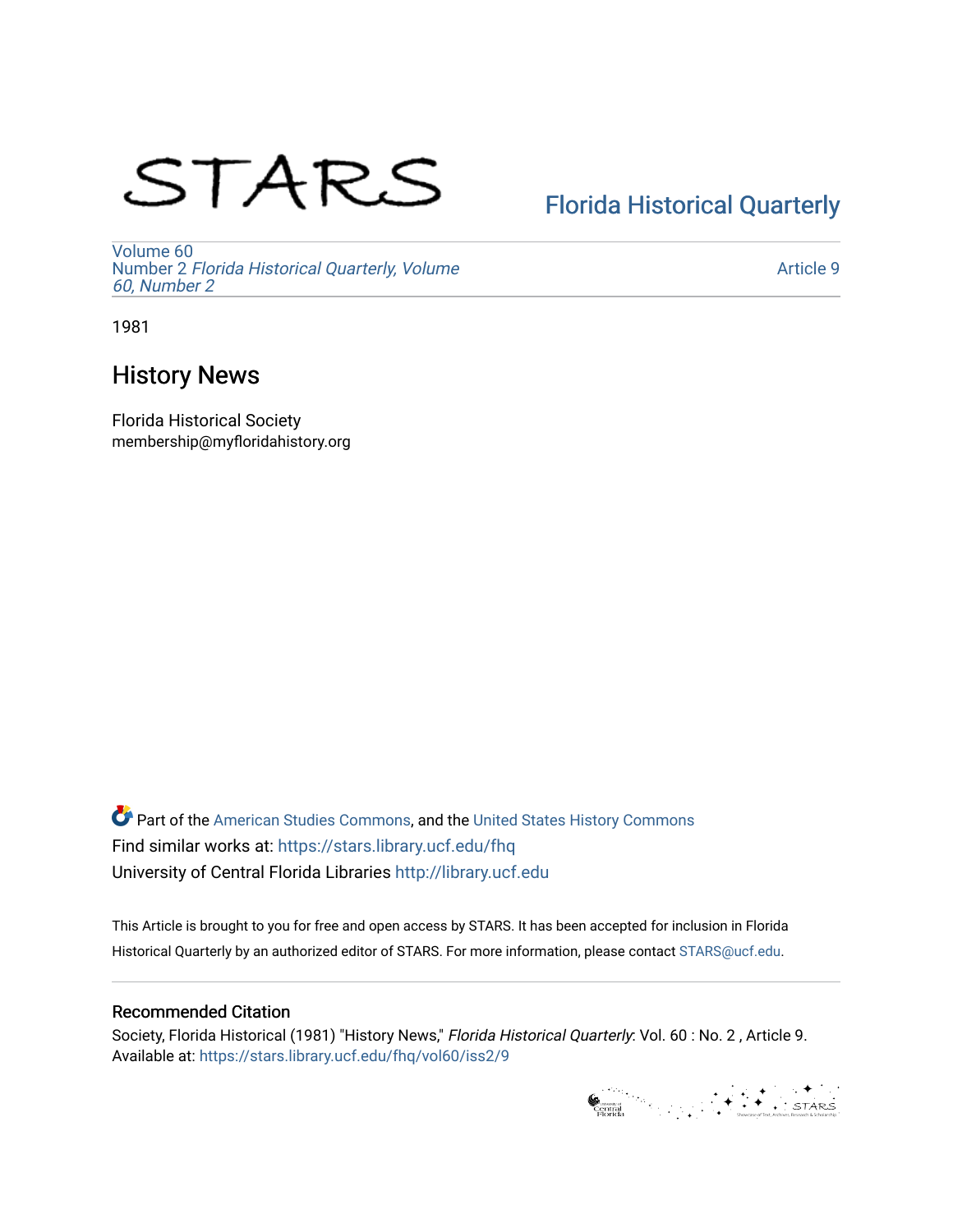#### HISTORY NEWS

#### *Announcements and Activities*

The Museum of Florida History in Tallahassee is expanding its presentation of the Florida story with the opening of a permanent exhibit detailing the history of the state's citrus industry. The focal point of the exhibit, entitled "Fruit of the Boom," is a recreated, fully operational citrus packing house from the 1920s. The exhibit also features photographs and other graphics tracing the evolution of the industry from the early Spaniards bringing seeds into Florida to modern mechanization. The museum is operated by the Florida Department of State's Division of Archives, History and Records Management, and is located in the R. A. Gray Building, Bronough at Pensacola streets. The hours are 9:00 a.m. to 4:30 p.m., Monday through Saturday, and 1:00 to 4:30 p.m. on Sunday.

James Hutchinson, the Stuart, Florida, artist who has gained a national reputation as a painter of the Florida Seminoles and Miccosukees, was commissioned in 1973 by the Arthur Vining Davis Foundation and other private agencies to create fifty canvases of the Florida Indians. The collection illustrates the early lifestyles of the Indians, colonization of Florida by white settlers, conflicts leading up to the Seminole Wars, and pivotal scenes from the Second Seminole War. There are also portraits of Seminole and Miccosukee leaders. The University of Miami's Lowe Art Museum is making the canvases available to the Museum of Florida History in Tallahassee for public exhibit beginning in November.

"Learned It In Back Days and Kept It: A Portrait of Lucreaty" is a thirty-minute video portrait of Lucreaty Clark, the wellknown basketmaker, produced by the Florida Folklife Program and WJCT-TV. The film not only documents the basketmaking process, but it also explores Lucreaty Clark's views on family, foodways, and religion. It also gives historical perspectives to North Florida's black rural life through the eyes of her granddaughter. It will be aired on WJCT and other Florida PBS sta-

[247]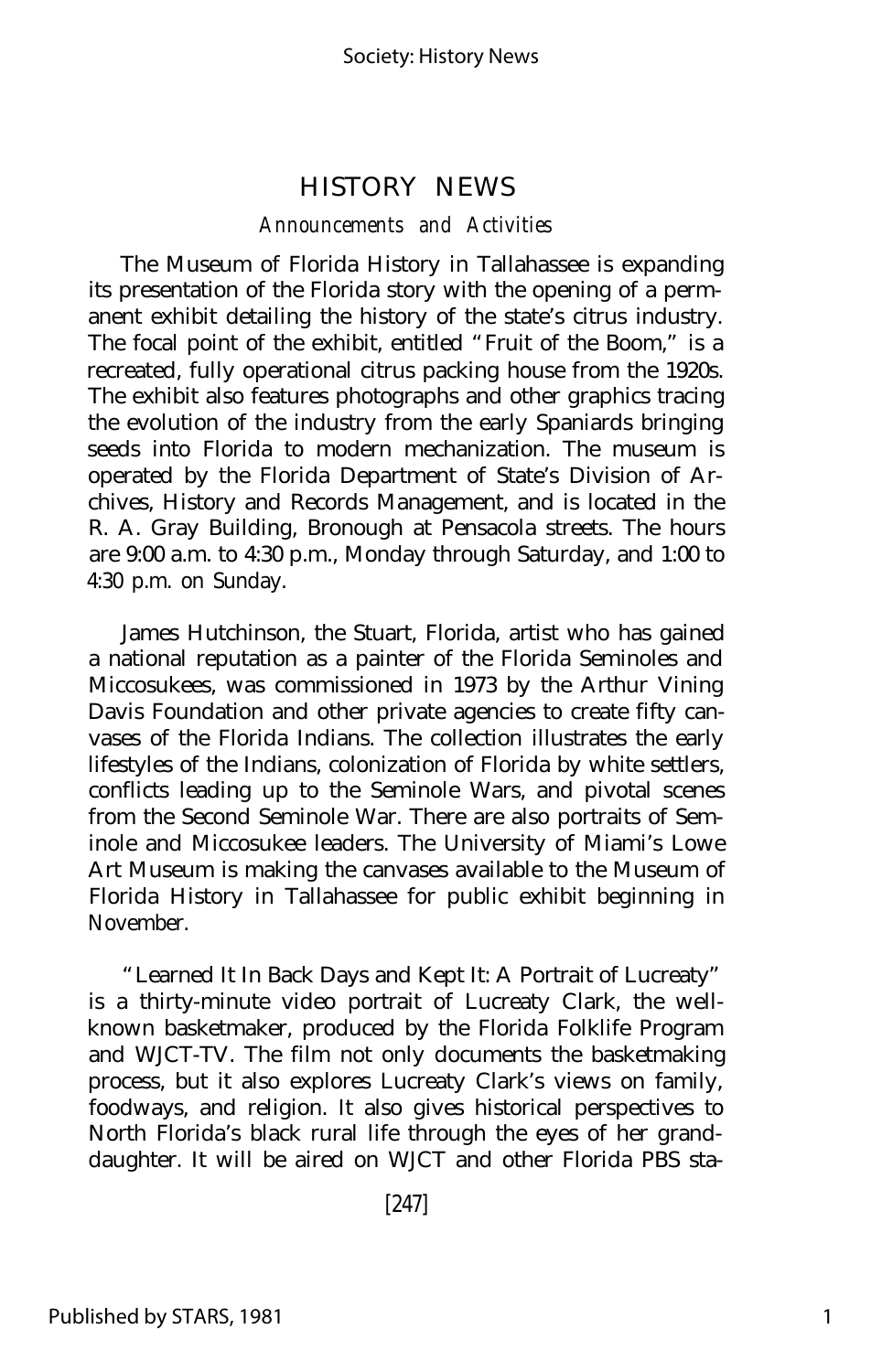243 FLORIDA HISTORICAL QUARTERLY

tions this fall. For information on rental or purchase write Florida Folklife Program, Box 265, White Springs, Florida 32096.

The Tampa Historical Society is continuing its program of placing historical markers at appropriate sites in the Tampa Bay area. In cooperation with the Ybor City Rotary Club, the Society. dedicated a historical plaque on June 13 at the corners of Platt and Tampa streets in honor of Captain John Frye, first native son of Tampa. A marker dedication was held at the University of Tampa in June commemorating Babe Ruth's hitting the longest home run in history at Plant Park. A third dedication at the Ybor City State Museum will commemorate the Ferlita family and their bakery. This plaque is being donated by Cesar Gonzmart. The bakery building has been converted to a museum devoted to the ethnic communities and the cigar industry of Tampa.

A federal grant of \$75,000 has been awarded for the continuing restoration of Building One of the Old Miami City Hospital. First constructed in 1918, this property is on the National Register of Historic Places. It is often referred to as "The Alamo" because of its resemblance to the Texas fortress. The hospital building was the predecessor of Jackson Memorial Hospital. When restoration work is completed, it will serve as an information and welcoming center for the Jackson Memorial Hospital complex.

James N. Eaton, curator of the Florida Black Archives, Research Center and Museum, Florida A & M University, is collecting black school records. He is interested in papers, records, yearbooks, and programs. Persons who have such records are asked to contact Dr. Eaton or the Black Archives, Box 809, FAMU, Tallahassee, Florida 32307.

The latest issue (January/April 1981) of *South Florida Pioneers* includes genealogical data for De Soto, Manatee, Hardee, Hillsborough, Okeechobee, and Polk counties. For information on annual subscriptions and single issues write Richard M. Livingston, Box 166, Fort Ogden, Florida 33842.

The Oral History Association will hold its seventeenth nat-